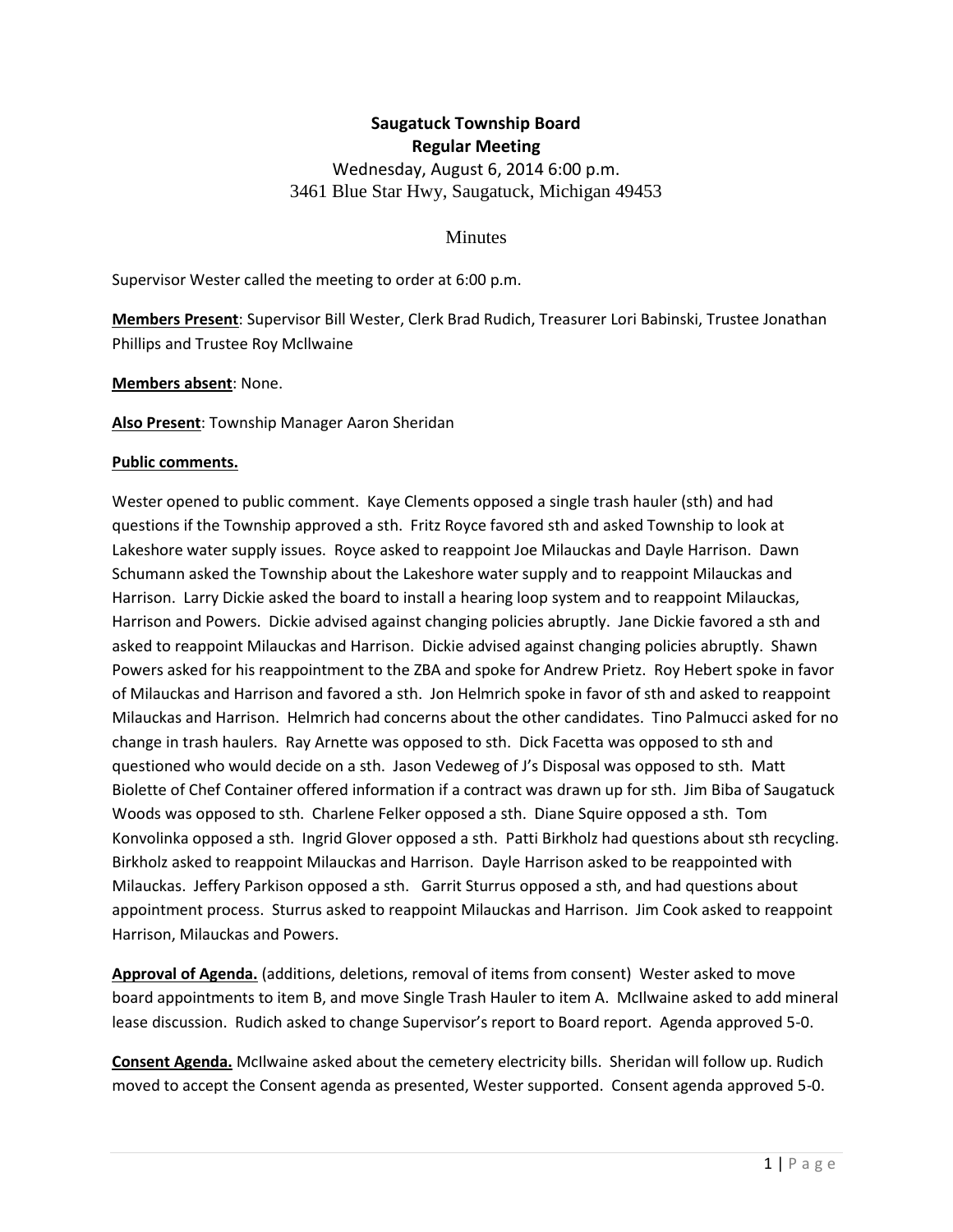**Correspondance.** Board appointments and single waste hauler letters to board. AMR letter from Chris Roerig.

# **UNFINISHED BUSINESS**

- A. Single trash hauler discussion. Wester was opposed to sth. McIlwaine thought there were several issues brought up that could be clarified and asked for a survey of residents. McIlwaine favored single hauler. Wester made motion to not regulate trash hauling, with support from Babinski. Rudich referred to correspondence from Allegan County. Matt Biolette responded to recycling question about Allegan County. McIlwaine read pros and cons from Laketown Township. Wester called the vote. Motion passed 3-2.
- B. Board Appointments. Rudich asked for board conversation about the planning commission direction. Rudich also stated that the policy change in appointments was the wrong approach. Rudich and Wester agreed the new Zoning Administrator would help guide the planning commission. McIlwaine suggested a multi-board meeting. Wester brought a letter from the Township attorney stating costs incurred because of Harrison. Discussion on Harrison and any possible bias. Discussion on appointment process. McIlwaine recommended voting on Milauckas and Harrison. Wester asked all candidates for comments. Milauckas, P. G. Walter, R. J. Peterson, Andy Prietz, Harrison all spoke on their behalf. McIlwaine made the motion to reappoint Dayle Harrison to planning commission. There was no support. Wester made the motion to appoint Andy Prietz. Rudich supported. Prietz appointed 4-1. Wester made the motion to reappoint Milauckas, second by McIlwaine. Milauckas reappointed 3-2. Wester made the motion to reappoint Shawn Powers to the Zoning Board of Appeals. Second by Rudich. Motion to reappoint Powers passes 5-0.
- C. Water District Refund Resolution. Sheridan explained 380 parcels will get a portion of the total refund of \$114,816.80. McIlwaine made the motion to approve the Water District Refund Resolution, support from Wester. Roll call vote, Rudich, Wester, Babinski, Phillips, McIlwaine all vote yes.
- D. Open Document Use Resolution. Sheridan explained the state tax commission recommended the resolution, which is a policy about document viewing during office hours. Similar to Freedom of Information Act. McIlwaine questioned wording in the document. Phillips made the motion to table, Wester supported. Motion to table passes 5-0. Sheridan will follow up with corrections.
- E. Audio Visual Update. Sheridan suggested looking at costs after the new network server was installed and costs were final. Wester made the motion to table. No second. Discussion on costs involved and ADA compliance. Babinski made the motion to table, Wester supports. Motion to table passes 5-0.
- F. Mineral Lease Guidelines. McIlwaine stated the Guidelines were on the website, he thanked Larry Dickie for his help in researching information.